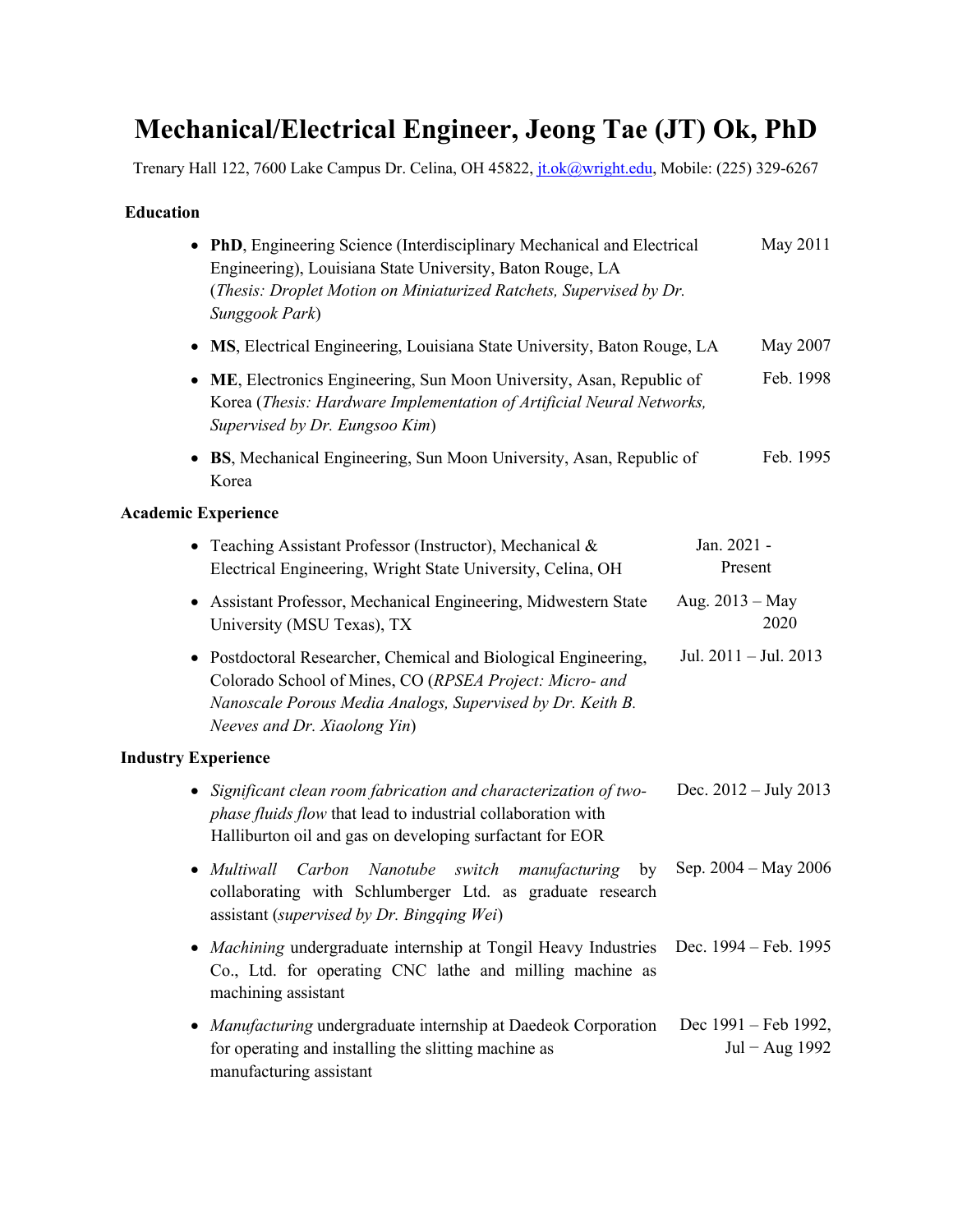## **Teaching Course**

## **Midwestern State University**

(Mechanical Engineering, EAC/ABET BS, 2013-2020)

- MENG 1202 *Solid Modeling*
- MENG 2213 *Dynamics*
- MENG 2204 *Electronics Lab*
- MENG 3104 *Fluid Mechanics*
- MENG 3104 *Fluid Mechanics Lab*
- MENG 3114 *Materials Science*
- MENG 3114 *Materials Science Lab*
- MENG 3234 *Heat Transfer Lab*
- MENG 4134 *Machine Elements Design Lab*
- MENG 4143 *Senior Design Lab I & II*

# **Wright State University**

(Mechanical Engineering, EAC/ABET BS, 2021 Spring-Present)

- ME 1020 *Engineering Programming with MATLAB (Spring)*
- ME 1040 *Engineering Design & Solid Modeling (Fall)*
- ME 2700 *Structure and Properties of Materials I & Recitation (Fall)*
- ME 3120 *Mechanics of Materials (Fall)*
- ME 3210 *System Dynamics (Spring)*
- EE 3310 *Electronic Devices and Circuits & Lab (Spring)*
- ME 3360 *Heat Transfer*
- ME 3600 *Experimental Measurements and Instrumentation & Lab (Fall)*
- ME 4140 *Mechanical Design I (Spring)*
- ME 4620 *Mechanical and Materials Lab (Fall/Spring)*
- ME 4910/4920 *Capstone Design I & II (Fall/Spring)*
- ME 4940 *Mechanical and Materials Engineering Internship (Summer)*

# **Research Interests**

- Advanced/Additive Manufacturing (AM): Nanoimprint lithography, 3D molding, carbon nanotubes (CNTs), miniaturized ratchets/asymmetric structures, and MEMS.
- Micro/nanofluidics: Two-phase flow in micro- and nanoscale porous media analogs (micro/nanomodel), enhanced micro/nano scale heat transfer, self-propelled liquid motion, Leidenfrost phenomenon, superhydrophobic surface and water repellency, computational microfluidics using ANSYS/COMSOL Multiphysics, and BioMEMS.
- Artificial Intelligence/machine learning: hardware implementation of AI, supervised learning, reinforcement/deep learning, control, automation, mechatronics, and biomechanics.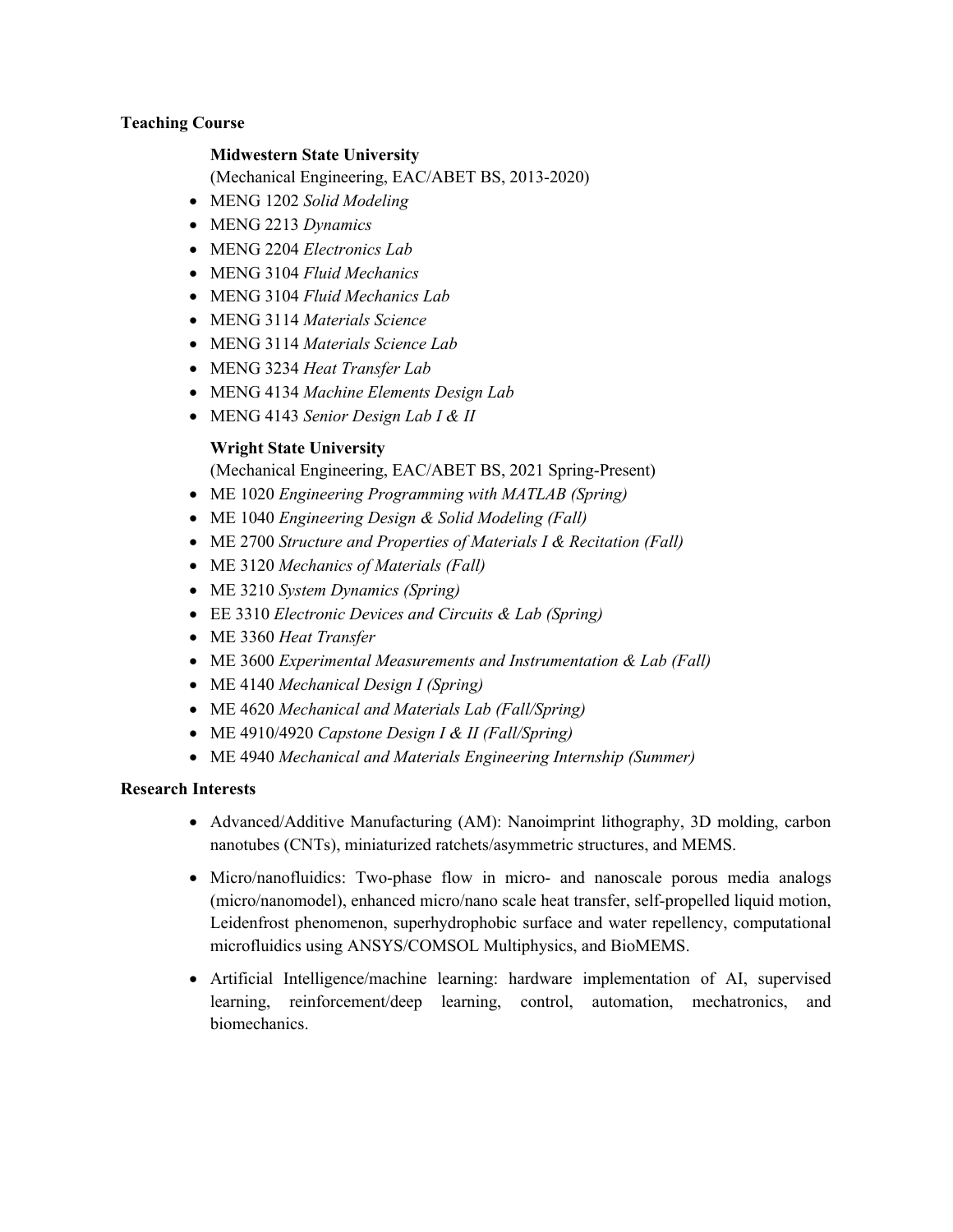#### **Research Grants**

- Innovation in Biological Instrumentation through Design and Engineering: Project I. **PI** Thermal Choice Chamber, Intramural Grant Awards 2017 (\$5,545.43).
- Acquisition of CNC Micromilling Workstation Capability at Midwestern State University, 2017 NSF Major Research Instrumentation Program (\$168,825) *not funded.* **PI**
- Computational Micro- and Nanofluidics using COMSOL Multiphysics: Microfluidics **PI** Module, Internal Faculty Research Grant Awards (\$4,975, by Aug. 31. 2014).
- Film-boiling Liquid Motion on Asymmetric Ratchets, Internal Faculty Research Grant **PI** Awards (\$1500, Oct. 25, 2013).

## **Refereed Journal Publications**

- **Micro- and nanofluidics**
	- 1. **Jeong Tae Ok**, Eugene Lopez-Ona, Dimitris Nikitopoulos, Harris Wong, Sunggook Park, 2011, "Propulsion of droplets on micro- and sub-micron ratchet surfaces in the Leidenfrost temperature regime", *Microfluid. Nanofluid. (Impact factor: 2.540)* 10 (5), pp. 1045–1054 Cited: 54
	- 2. Qihua Wu, **Jeong Tae Ok**, Yongpeng Sun, S. T. Retterer, Keith B. Neeves, Xiaolong Yin, Bai Baojun, Yinfa Ma, 2013, "Optic imaging of single and twophase pressure driven flow in nano-scale channels" *Lab Chip (Impact factor: 6.799)* 13, pp. 1165–1171 Cited: 26
	- 3. **Jeong Tae Ok**, Junseo Choi, Emily Brown, and Sunggook Park, 2016, "Effect of Different Fluids on Rectified Motion of Leidenfrost Droplets on Micro/Sub-Micron Ratchets" *Microelectronic Engineering (Impact factor: 2.523)* 158, pp. 130-134 Cited: 8

# • **Advanced manufacturing**

- 4. Kim, D. W., **Ok, J.T.**, Choi, S. S., Chun, C. K., Kim, J. W., Boo, J. H., 2004, "Analysis of the aperture formation mechanism in the fabrication process of nano-aperture arrays", *Microelectronic Engineering (Impact factor: 2.523)*  73–74, pp. 656–661 Cited: 10
- 5. S.S. Choi, **J. T. Ok**, D.W. Kim, M.J. Jung, and M.J. Park, 2004, "Modeling of a Nanoscale Oxide Aperture Opening for a NSOM Probe", *J. Korean Phys. Soc. (Impact factor: 0.418)* 45, 1659-1663 Cited: 20
- 6. J.W. Kim, J.S. Moon, D.W. Kim, M.Y. Jung, **J.T. Ok**, S.S. Choi, H.J. Lim, J.S. Yang, J. H. Boo, 2006, "NEMS fabrication of metal coated subwavelength size aperture array and its optical characterization", *Thin Solid Films (Impact factor: 2.183)* 506–507, pp. 225–229 Cited: 2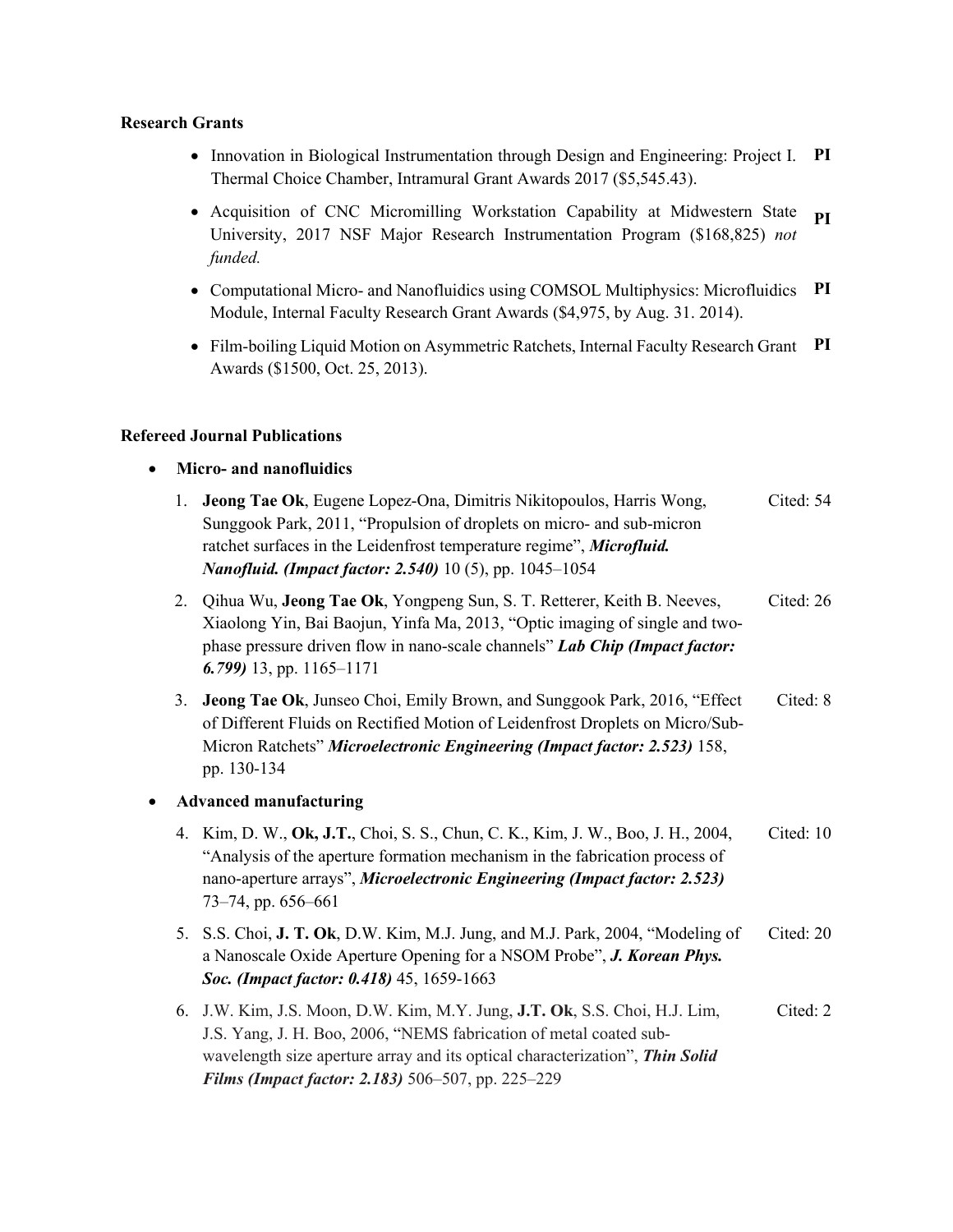## • **Nanotechnology**

- 7. Charan Masarapu, **Jeong Tae Ok**, Bingqing Wei, 2007, "Thermal stability of carbon-nanotube-based field emission diodes", *J. Phys. Chem. C (Impact factor: 4.126)* 111, pp. 12112–12115 Cited: 10
- 8. Steven M. Hurst, Bahador Farshchian, Lance Brumfield, **Jeong Tae Ok**, Junseo Choi, Jinsoo Kim, and Sunggook Park, 2013, "Low Cost Fabrication of A Superhydrophobic V-Grooved Polymer Surface", *J. Nanosci. Nanotechnol. (Impact factor: 1.354)* 13, pp. 1884-1887 Cited: 3

# • **Petroleum Engineering**

- 9. Qihua Wu, Bai Baojun, Yinfa Ma, **Jeong Tae Ok**, Keith B. Neeves, Xiaolong Yin, 2014, "Optic imaging of two-phase flow behavior in one dimensional nano-scale channels" *SPE Journal (2019 Impact factor: 3.478)*, SPE-164549- PA Cited: 53
- 10. Xu Wei, **Jeong Tae Ok (Co-First author)**, Feng Xiao, Xiaolong Yin, Keith Neeves, 2014, "Effect of pore geometry and interfacial tension on water-oil displacement efficiency in oil-wet microfluidic porous media analogs" *Phys. Fluids (Impact factor: 3.521)* 26, 093102 Cited: 59
- 11. Mahmoud Elsharafi, Cody Chancellor, Connor Kirby, and **Jeong Tae Ok**, 2016, "Hydrochloride Acid Effect on the pH Value of the Superabsorbent Polymer (SAP) Solutions" *Int J Petrochem Sci Eng.* **1(1):00006**.

# • **Heat Transfer**

- 12. Colton Dorion, William Hendrickson, Kennan Marion, Kevin Tracy, Charles Watson, and **Jeong Tae Ok**, "Development of a Lizard PBT Data Collection Apparatus" *HardwareX (Impact factor: 3.240)*. under revision
- 13. Sheldon Wang, Sunggook Park, **Jeong Tae Ok**, "A simplified Model for the Study of Film Boiling Droplet Motion on Micro Scale Ratchets" *Fluids (Impact factor: 1.810)* in prep

# **Refereed International Conference Proceedings**

- 1. In-Hyouk Song, **Jeong Tae Ok**, Byoung Hee You, and Kendalle Howard, "Acoustic Pressure Analysis of Capacitive Micromachined Ultrasonic Transducer Devices", *2022 Proceedings of the ASME International Mechanical Engineering Congress & Exposition*, October 30-November 3, Columbus, OH, USA, IMECE2022-96904 abstract accepted.
- 2. Zeki Ilhan, **Jeong Tae Ok**, Brandon Eakins, Clayton Masters, Kelcee Thompson, and Toyja Vital, "Design and implementation of a pulley-based movable LED system for optimal plant growth", *2020 Proceedings of the ASME International Mechanical Engineering Congress & Exposition*, November 16-19, Portland, OR, USA, IMECE2020- 24089.
- 3. Connor Kirby, Cody Chancellor, Mahmoud Elsharafi, and **Jeong Tae Ok**. "Control pH Value for Superaborbent Polymers (SAPS) Solutions by using Hydrochloride Acid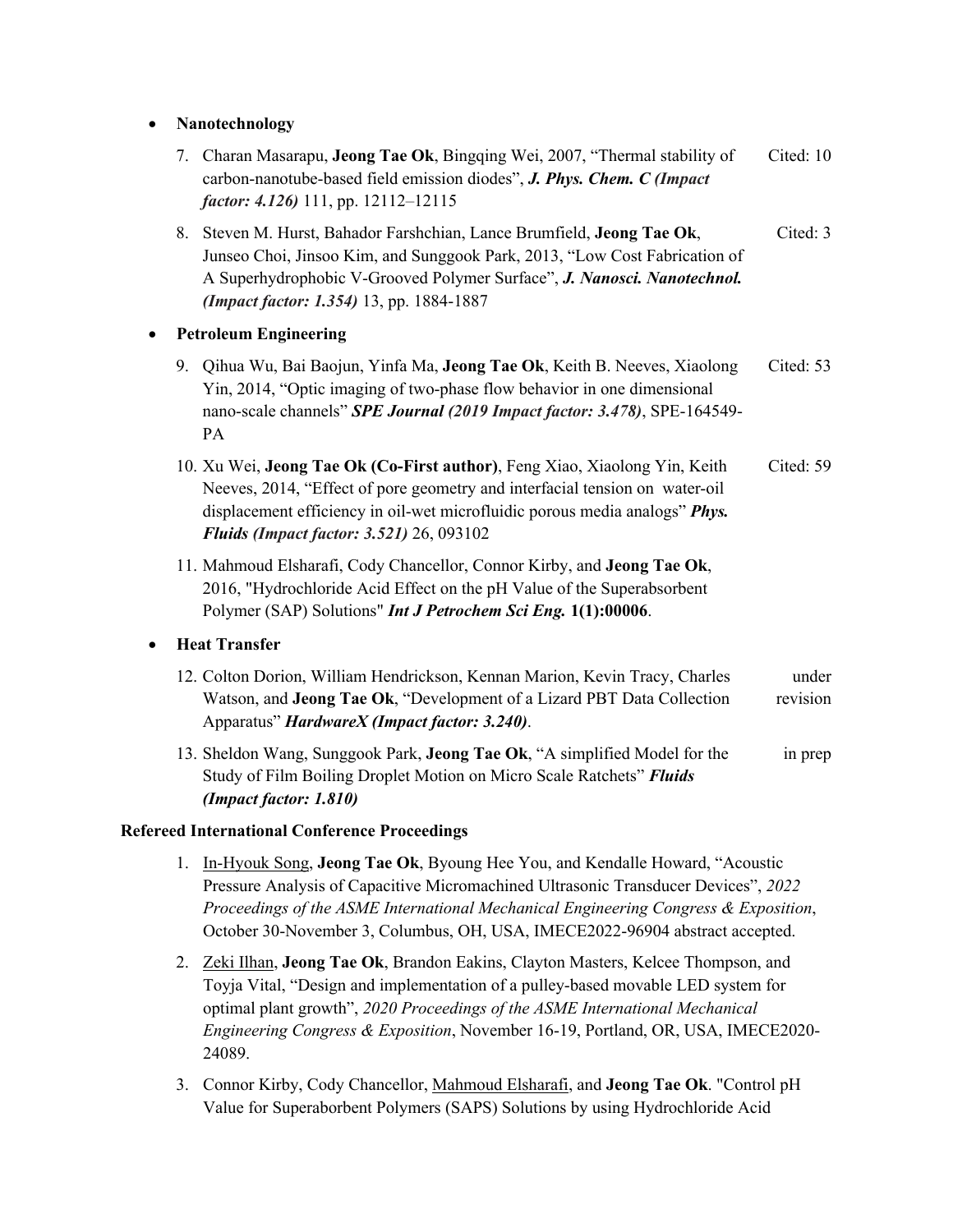(HCL)", *2016 63rd Annual Southwestern Petroleum Short Course (ASPSC)*, April 20- 21, Lubbock, TX, USA.

- 4. **Jeong Tae Ok**, Daniel Sang-Won Park, and Sunggook Park, "Effect of surface temperature on the Leidenfrost drop on micro-ratchets", *2015 Proceeding of the MicroTAS (Micro Total Analysis Systems)*, October 25-29, Gyengju, Korea, 1038-1040, M244d.
- 5. **Jeong Tae Ok** and Sunggook, "The influence of micro scale ratchet depth on the motion of Leidenfrost drop", *2015 Proceedings of the ASME International Mechanical Engineering Congress & Exposition*, November 13-19, Houston, TX, USA, IMECE2015-51922.
- 6. **Jeong Tae Ok**, Daniel Sang-Won Park, Sunggook Park, "Leidenfrost liquid drops on miniaturized ratchets: the influence of drop impact speed", *2014 Proceeding of the MicroTAS (Micro Total Analysis Systems)*, October 26-30, San Antonio, TX, USA, 1226- 1228, T.292c.
- 7. Lei Wang, Elham Parsa, Yuefeng Gao, **Jeong Tae Ok**, Keith B. Neeves, Erdal Ozkan, Xiaolong Yin, "Experimental Study and Modeling of the Effect of Nanoconfinement on Hydrocarbon Phase Behavior in Unconventional Reservoirs", *2014 SPE Western North America and Rocky Mountain Joint Conference and Exhibition*, April 16-18, 2014, Denver, CO, USA, 14WRRM-P-233-SPE.
- 8. Wei Xu, **Jeong Tae Ok**, J.B. Chen, Keith B. Neeves, and Xiaolong Yin, "The effect of pore geometry on displacement efficiency in water and surfactant flooding studied by PDMS microfluidics porous media analogs", *12th National Conference on Fluid Flow in Porous Media*, August 8-9, 2013, Qingdao, China.
- 9. **Jeong Tae Ok**, Xialong Yin, Qihua Wu, Baojun Bai, Yinfa Ma, and Keith Neeves, "Optic Imaging of Two-phase Flow Behavior in Nano-scale Fractures" *2013 SPE Unconventional Resourses Conference – USA*, Apr 10-12, 2013, The Woodlands, TX, USA, SPE164549.
- 10. Sunggook Park, **Jeong Tae Ok**, Jinsoo Kim, "Effect of Liquids on Leidenfrost Droplet Motion on Micro/Nanoscale Ratchets", *ICNST 2012 (International Conference on Nano Science and Nano Technology)*, Gwangju, Korea, Nov. 8-9, 2012, Nano Energy, S04-1016.
- 11. Lance Brumfiled, **Jeong Tae Ok**, Sunggook Park, "Pool Boiling Enhancement Via Micro Ratchets", *2011 Proceedings of the ASME International Mechanical Engineering Congress & Exposition*, November 11-17, Denver, USA, IMECE2011-63736.
- 12. **Jeong Tae Ok**, Bahador Farshchian, Daniel Sang-Won Park, Sunggook Park, "The influence of ratchets dimension and shape on the motion of Leidenfrost droplet", *2010 Proceedings of the ASME International Mechanical Engineering Congress & Exposition*, November 12-18, Vancouver, British Columbia, Canada, IMECE2010-37986.
- 13. Bahador Farshchian, **Jeong Tae Ok**, Steven Maxwell Hurst, Sunggook Park, "Simple Fabrication of Hierarchical Structures on a Polymer Surface", *NSTI (Nano Science and Technology Institute) Nanotech 2010*, June 21-24, Anaheim, USA (cited in 2 publication).
- 14. Bahador Farshchian, **Jeong Tae Ok**, Jaejong Lee, Sunggook Park, "3-D integration of micro-gratings into bio-analytical devices", *2009 Proceedings of the ASME International*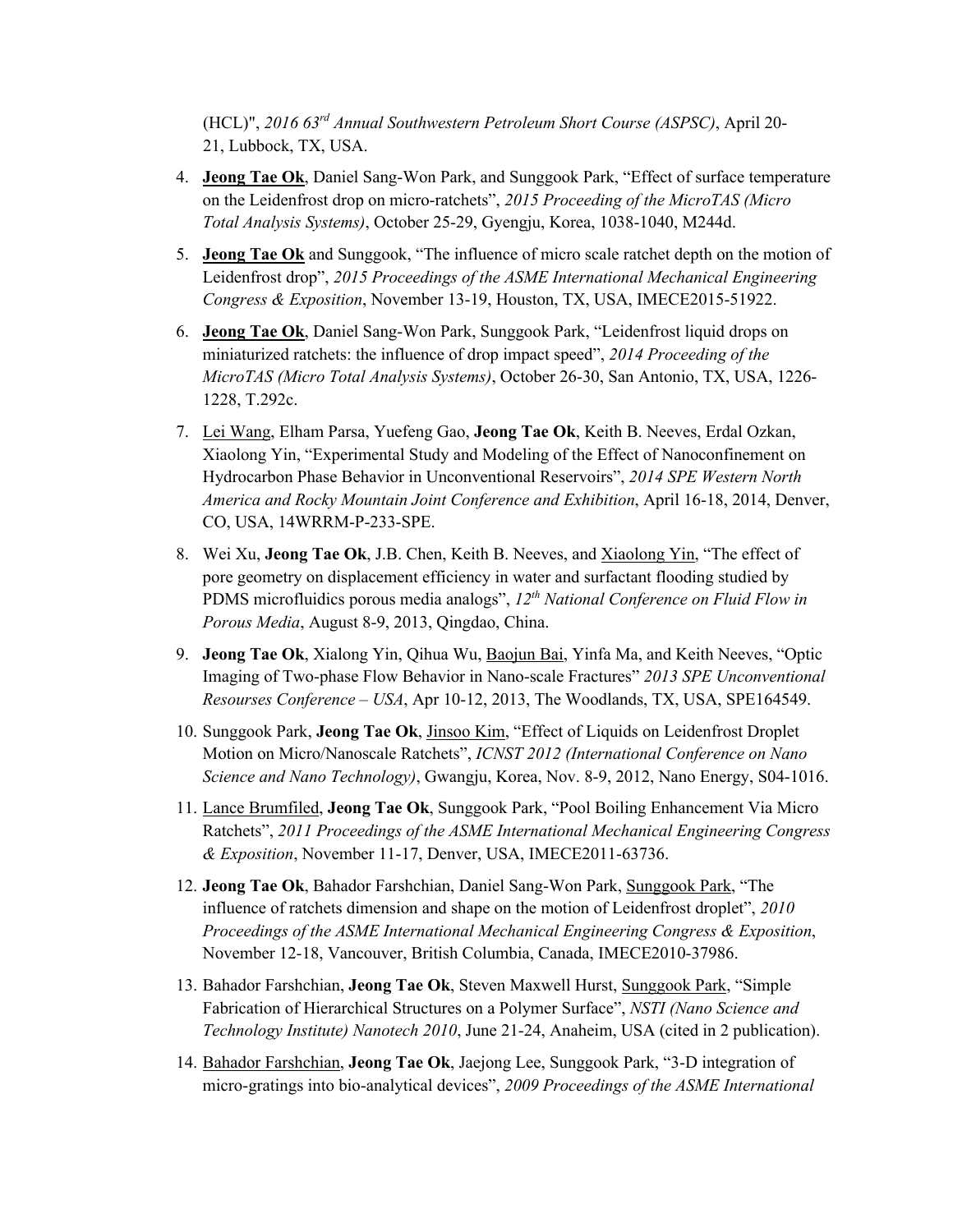*Mechanical Engineering Congress & Exposition*, November 13-19, Lake Buena Vista, FL, USA, IMECE2009-11934.

- 15. **Jeong Tae Ok**, Eugene Lopez-Ona, Harris Wong, Sunggook Park, "Effect of surface wetting of micro/nano ratchets on Leidenfrost liquid drop motion", *2009 Proceedings of the ASME 7th International Conference on Nanochannels, Microchannels and Minichannels*, June 22-24, Pohang, South Korea, ICNMM2009-82173.
- 16. **Jeong Tae Ok**, Eugene Lopez-Ona, Daniel Sang-Won Park, Harris Wong, Sunggook Park, "Fabrication of 3-D superhydrophobic micro-ratchets via combined thermal imprint lithography and photolithography", *2008 Proceedings of the ASME International Mechanical Engineering Congress & Exposition*, October 31-November 6, Boston, USA, IMECE2008-67880.
- 17. **Jeong Tae Ok**, Eugene Lopez-Ona, Harris Wong, Sunggook Park, "Leidenfrost liquid droplets on micro/nano ratchets", *2008 Proceeding of the MicroTAS (Micro Total Analysis Systems)*, October 12-16, San Diego, USA, pp. 1672-1674.
- 18. **J.T. Ok**, S.S. Choi, D.W. Kim, C.K. Chun, J.W. Kim, J.H. Boo, "Nanofabrication of Sub-Wavelength size Aperture Array For Near field Optical Probe Array", *Proceeding of the IEEE-NANO 2003*, August 12-14, San Francisco, USA, 832-835.
- 19. Seong S. Choi, **J.T. Ok**, D.W. Kim, J.H. Boo, "Nanofabrication of Al-coated Oxide Aperature for NSOM Using Isotropic Etching Technique", *2003 AIP Conference Proceedings*, July 21-25, Eindhoven, Netherland, 696(1): 336-342.

## **Refereed Abstracts for Oral/Poster Presentations**

- 1. Zeki Ilhan, Johnny Cognasi, Jason Perkins, Joseph Randall, Melanie Ronoh, and **Jeong Tae Ok**, "Design and Implementation of a pulley-based movable LED system", 2019 Undergraduate Research and Design Expo of the ASME International Mechanical Engineering Congress & Exposition, November 11-14, Salt Lake City, Utah, USA, IMECE2019-11602.
- 2. **Jeong Tae Ok**, Colton Dorion, William Hendrickson, Kennan Marino, Kevin Tracy, Salim Azzouz, Yu Guo, and Charls Watson, "Development of a Lizard PBT Data Collection Apparatus" *2018 Poster Presentation of the ASME International Mechanical Engineering Congress & Exposition*, November 9-15, Pittsburgh, PA, USA, IMECE2018-88809.
- 3. **Jeong Tae Ok**, Janith Ambewela, Timothy Biggs, Xitong Li, Corbin Whan, Paul Yacho, and Sheldon Wang, "Design and Implementation of a Convective Heat Transfer Coefficient Measurement System" *2017 Poster Presentation of the ASME International Mechanical Engineering Congress & Exposition*, November 3-9, Tampa, FL, USA, IMECE2017-71446.
- 4. **Jeong Tae Ok**, Xiaolong Yin, and Keith B. Neeves, "Two-phase Flow in Micro- and Nanoscale Porous Media for Petroleum Application" *2017 Poster Presentation of the ASME International Mechanical Engineering Congress & Exposition*, November 3-9, Tampa, FL, USA, IMECE2017-72265.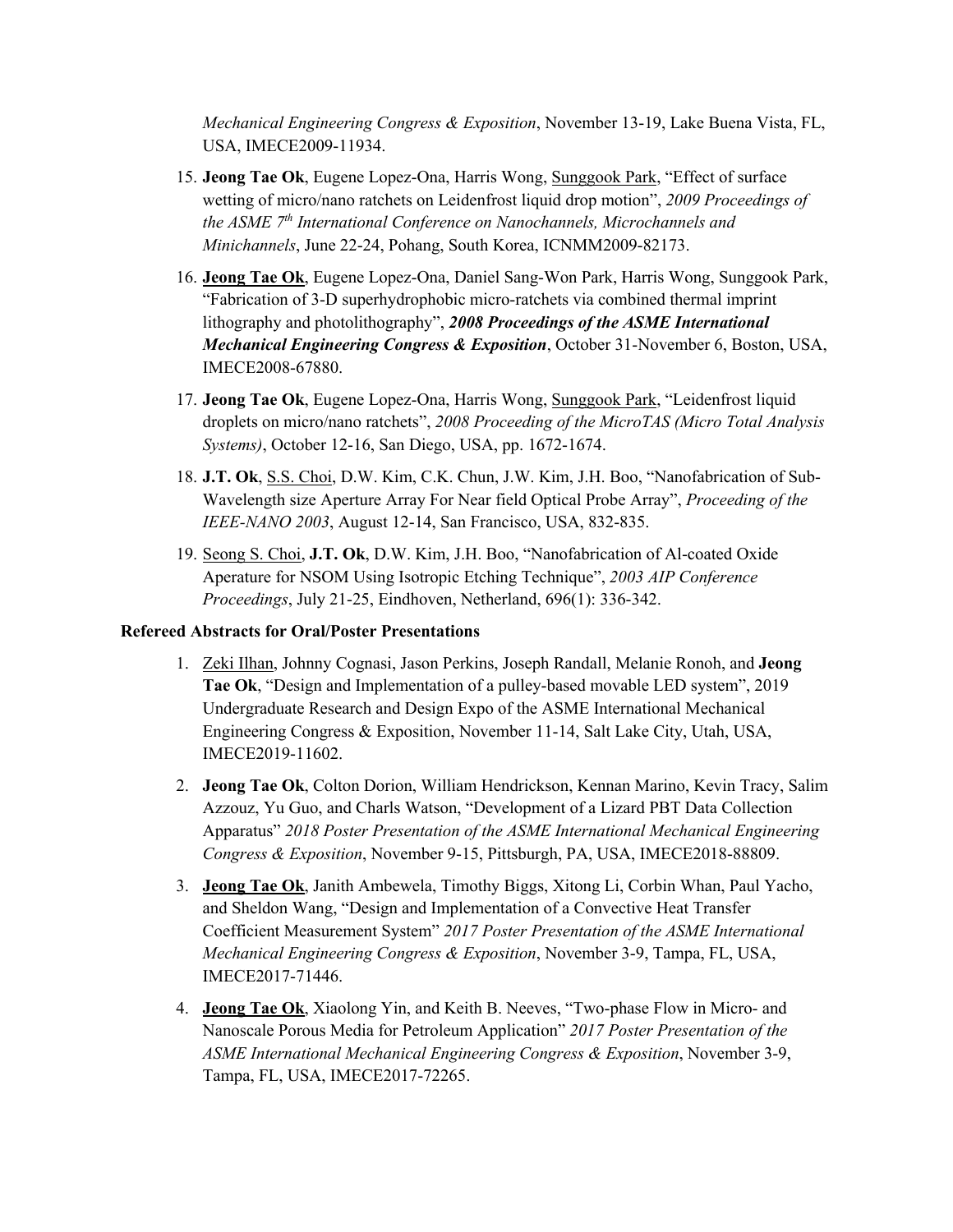- 5. Kiran Chapagain, Daniel Goodey, Yu Guo, Mahmoud Elsharafi, **Jeong Tae Ok**, Sunggook Park, and Sheldon Wang, "Modeling Study of the Leidenfrost Drop on the Miniaturized Ratchets" *2016 US-Korea Conference on Science, Technology and Entrepreneurship (UKC 2016)*, August 10-13, Dallas, TX, G4593.
- 6. **Jeong Tae Ok**, Kiran Chapagain, Daniel Goodey, Ayesha Madamwatta, Eurydice Kanimba, Mahmoud Elsharafi, Yu Guo, Sheldon Wang, and Sunggook, "Modeling study of Leidenfrost liquid drops moving on surfaces with micro- and nano-scale ratchets", *2016 Technical Presentation of the ASME International Mechanical Engineering Congress & Exposition*, November 11-17, Phoenix, AZ, USA, IMECE2016-68160.
- 7. Cody Chancellor Connor Kirby, Mahmoud Elsharafi, and **Jeong Tae Ok**, "Kinetics of a Super-Absorbent Polymer", *2016 SPE Sowthwestern North America Student Paper Contest*, April 2, The University of Texas at Austin, TX. *4th* **ranked**.
- 8. **Jeong Tae Ok**, Bahador Farshchian, Lance Brumfield, Junseo Choi, and Sunggook Park, "Directional Rebounding of Water Drop on PMMA Superhydrophobic Ratchets", *41st Micro and Nano Engineering*, September 21-24, 2015, Hague, Netherlands.
- 9. **Jeong Tae Ok** and Sunggook Park, "Effect of Different Fluids on Rectified Motion of Leidenfrsot Droplets on Micro/Sub-Micron Ratchets", *41st Micro and Nano Engineering*, September 21-24, 2015, Hague, Netherlands.
- 10. Joanna Sylman, **Jeong Tae Ok**, and Keith B. Neeves, "A microelectrode heating model of vascular injury to study nitric oxide-platelet interactions", Biomedical Engineering Society (BMES) Annual Meeting, September 25-28, 2013 in Seattle, Washington.
- 11. Yinfa Ma, Qihua Wu, Baojun Bai, **Jeong Tae Ok**, Yongpeng Sun, Xiaolong Yin, Keith Neeves, "Optical imaging of gas/water two phase flow behavior in nanochannels using single molecule imaging system", 2013 25<sup>th</sup> American Chemical Society National Meeting, April 7-11, New Orleans, LA.
- 12. Qihua Wu, Baojun Bai, Yinfa Ma, **Jeong Tae Ok**, Yongpeng Sun, Xiaolong Yin, and Keith Neeves, "Bisualization of gas/water two phase flow and displacement of gas/water in nanochannels using single molecule imaging system", 2013 Pittsburgh Conference, March 17-21, Philadelphia, PA.
- 13. Wei Xu, **Jeong Tae Ok**, Keith B. Neeves, and Xiaolong Yin, "Water-Oil Drainage Dynamics in Oil-Wet Random Microfluidic Porous Media Analogs", APS Physics, Division of Fluid Dynamics, Video Gallery, 2012, Oct. 12, Submission#: 83937.
- 14. Xiaolong Yin, Wei Xu, **Jeong Tae Ok**, Keith B. Neeves, "Micromodel Study of Influence of Pore Geometry on Water-Oil Displacement with and without Surfactant", American Geophysical Union, Dec. 3-7, 2012, San Francisco, USA, H53G-1606.
- 15. Wei Xu, **Jeong Tae Ok**, Keith B. Neeves, Xiaolong Yin, "Visualization of Water flooding and formation damage in micro- and nanofluidic porous media analogs", The Flow & Transport in Permeable Media Gordon Research Conference, Les Diablerets, Switzerland, June 24-29, 2012.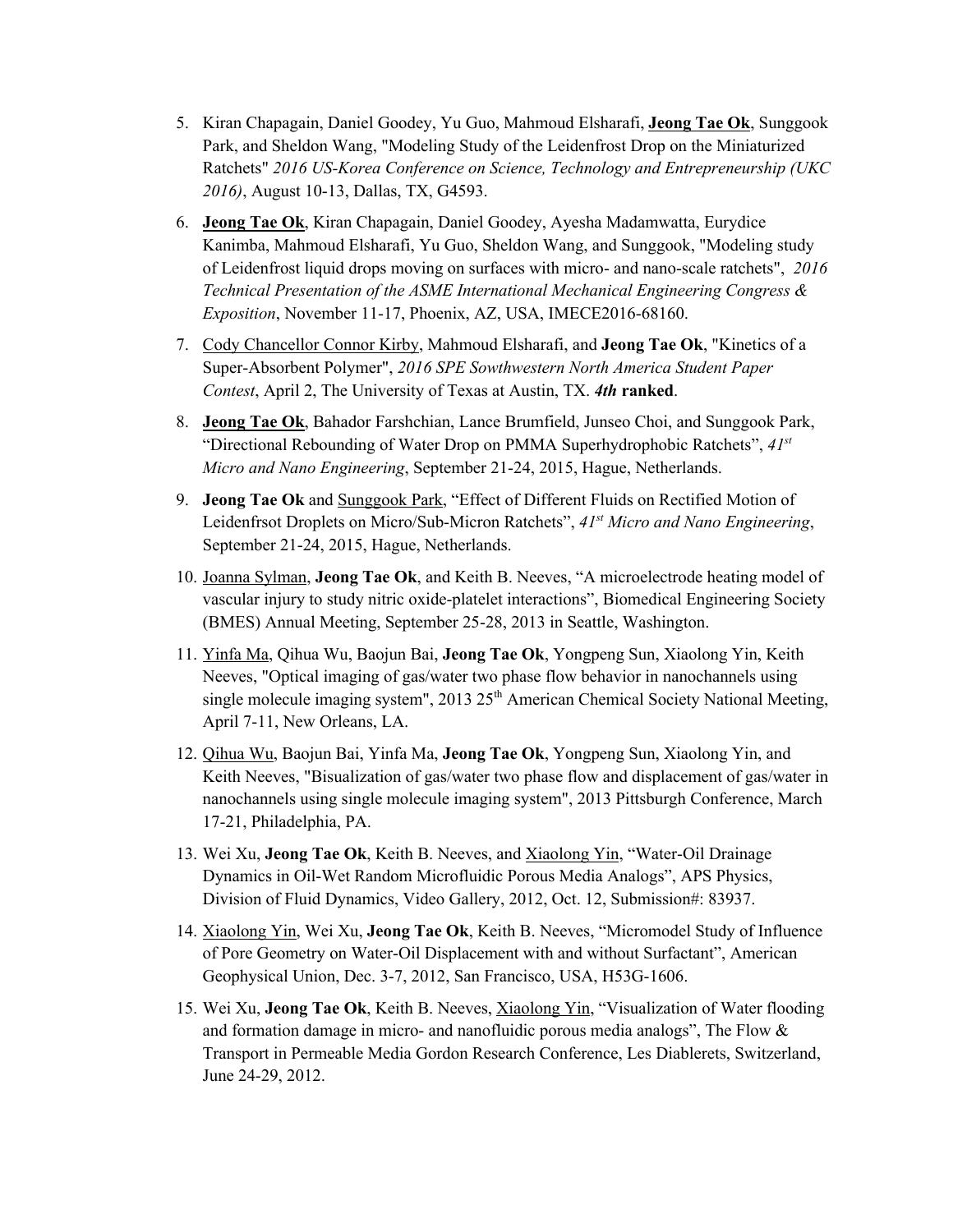- 16. Wei Xu, **Jeong Tae Ok**, Keith B. Neeves, Xiaolong Yin, "Visualization of waterflooding and formation damage / water retention on PDMS-based microfluidic micromodels", Conference on Earth & Energy Research 2012, Until the Last Drop: Enhanced Oil Recovery, Colorado School of Mines, Golden, CO, March 29, 2012, pp 128
- 17. **Jeong Tae Ok,** "Leidenfrost droplets on micro/nano ratchets", *2010 ME Annual Graduate Student Conference*, Louisiana State University, Baton Rouge, April 10, 2010, pp. 11-12.
- 18. **Jeong Tae Ok**, Eugene Lopez-Ona, Harris Wong, Sunggook Park, "Liquid motion on micro/nanoscale ratchet surfaces in the film-boiling regime", *FAAM (First American Academy of Mechanics) conference 2008*, New Orleans, USA, June 17-20, 2008, Microfluidics: Fundamentals and Applications 190183.
- 19. **Jeong Tae Ok**, Eugene Lopez-Ona, Harris Wong, Sunggook Park, "Self-propelled Liquid Motion on Micro-/Nanometer Scale Ratchet Surfaces", *NSTI (Nano Science and Technology Institute) Nanotech 2008*, June 2-5, Boston, USA, Micro & Nano Fluidics WE80.203.
- 20. Bingqing Wei, Abhilash Krishna, **Jeong Tae Ok,** "Effects of Physical Layout Temperature and Pressure on Field Emission Properties of Carbon Nanotubes", *Nanodevices and Nanofabrication 2005*, Singapore, July 3-8, 2005.
- 21. S.S. Choi, **J.T. Ok**, M.Y. Jung, D.W. Kim, "Fabrication of Metal Coated Sub-Wavelength size Aperture Array and Its Optical Characterization", *The Korean Physical Society '03*, Yonsei University, Seoul, South Korea, April 25-26, 2003.
- 22. **J.T. Ok**, E.S. Kim, "Programmable Analog-Pulse Neural Networks", *Korea Information Science Society '97*, Sun Moon University, Asan, Chungnam, South Korea, Dec. 5-6, 1997.
- 23. **J.T. Ok**, E.S. Kim, "Hardware Implementation of Analog-Pulse Neural Networks and the Characterization", *JCEANF '97*, Korea University, Seoul, South Korea, Jun 20, 1997.

# **Invited Book Chapters**

1. **Jeong Tae Ok**, Keith B. Neeves, Wei Xu and Xiaolong Yin, Chapter 8. Microfluidic and Nanofluidic Porous Media Analogs for Oil and Gas Applications in *Pore Scale Phenomena: Frontiers in Energy and Environment* edited by Hohn Poate, Tissa Illangasekare, Hossein Kazemi, Robert Kee, World Scientific, pp. 135-146, Jun. 2015.

# **Articles Posted on E-printed Servers**

1. Wei Xu, **Jeong Tae Ok**, Keith B. Neeves, and Xiaolong Yin, "Water-Oil Drainage Dynamics in Oil-Wet Random Microfluidic Porous Media Analogs", arXiv:12104425, 2012.

## **Previous and Ongoing Undergraduate Research Projects**

1. Film-boiling Liquid Motion on Asymmetric Ratchets: Influence of Ratchet Material and Aspect Ratio, 2014 Spring EURECA, and COSM Faculty Research Award.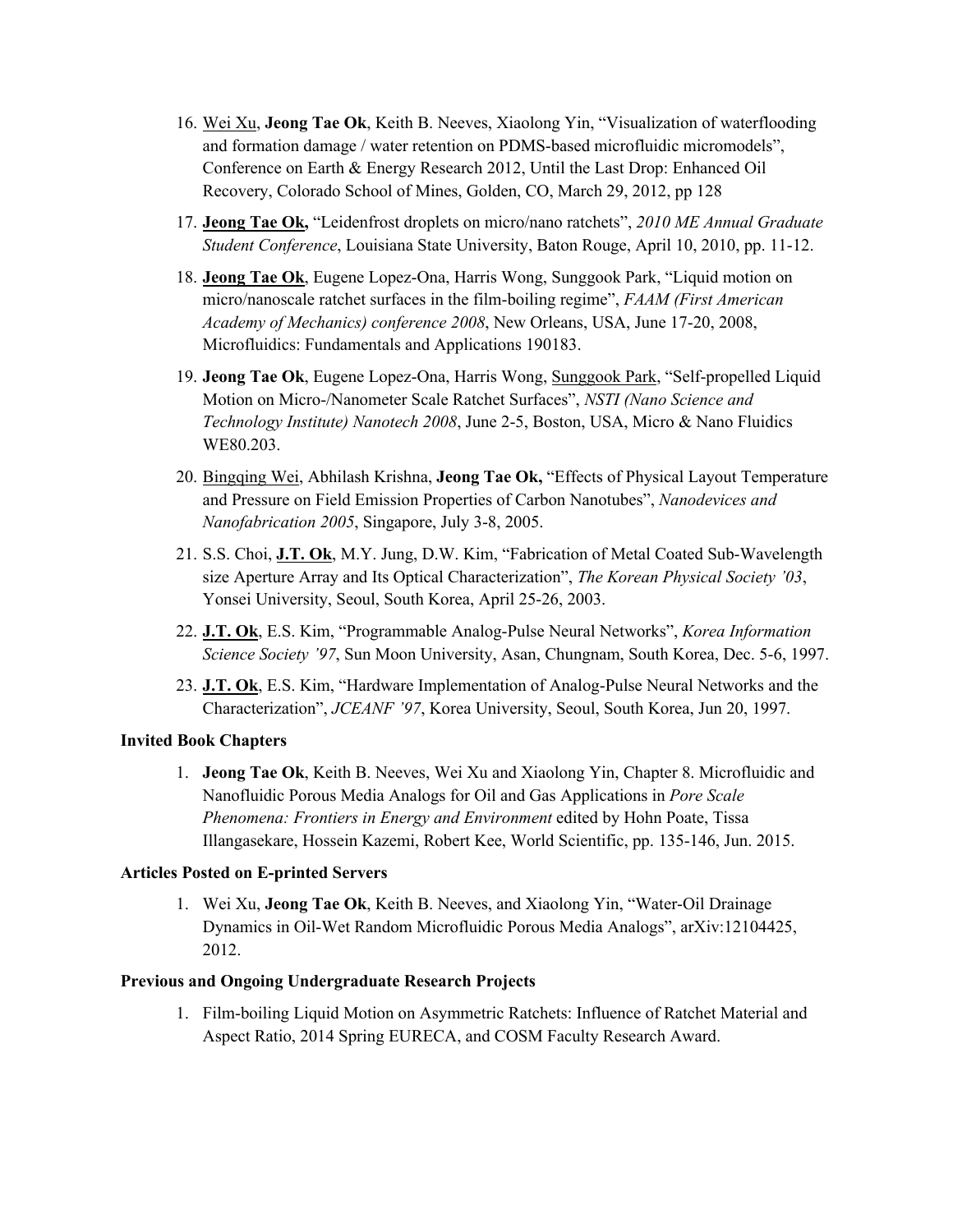- 2. Solar Stirling Dish Engine Energy Harvesting Panel, 2013-2014 Senior Design Project with Dr. Salim Azzouz and Mr. Mark Weller (Students: Wade Courtney, Chard Davis, Mallory Goon, Richard Rizan).
- 3. Computational Micro- and Nanofluidics using COMSOL Multiphysics: Microfluidics Module, Internal Faculty Research Grant Awards (\$4,974, by Aug. 31. 2014).
- 4. Development of Image Processing tool for Leidenfrost-Ratchets Systems, Spring 2014 and 2015 with Drs. Catherine V. Stringfellow and Yu Guo.
- 5. Computational Study of Film Boiling Droplet Motion in Micro- and Nanoscale Ratchets, 2015 Spring, Fall and 2016 Spring EURECA, and 2016 UGROW with Drs. Yu Guo, Mahmoud Elsharafi, and Sheldon Wang (Students: Ayesha Madamwatta, Eurydice Kanimba, Daniel Goodey, Kiran Chapagain, Chiedza Tokonyai, and Corbin Matamoros).
- 6. Oilfield Waters shut-off Treatment in mature reservoir by using Superabsorbent Polymer and Various Brine Concentrations, 2015 Spring and Fall EURECA with Dr. Mahmoud Elsharafi (Students: Cody L. Chancellor and Conner Kirby).
- 7. Enhanced Oil Recovery using Micro Porous Media Analogs (uPMAs), 2015-2016 Senior Design Project with Dr. Mahmoud Elsharafi (Students: Matthew Felix, Matthew Murphy, Cecil Francis, and Dewalawaga Ayesha).
- 8. Viscosity Measurements for Various Fluids Used in Oil Industry, 2016 Spring EURECA with Dr. Mahmoud Elsharafi (Students: Denzel Kinyua and Kentzie Rhodes).
- 9. Evaluate the Effect of pH on the Mixed Brine and Chemical Solutions, 2016 Spring EURECA with Dr. Mahmoud Elsharafi (Students: Cody Chancellor, Connor Kirby and Jenom Pyeng).
- 10. Development of image processing tool for the study of two phase flow in micro- and nanoscale porous media analogs (nPMAs/uPMAs), Spring 2016 with Dr. Eduardo Colmenares-Diza and Dr. Yu Guo (Students: Austin Cullar, Taylor Murphy, Kem Andrew).
- 11. Measurement and Visualization of Convective Heat Transfer Mechanism via the Superheated Cavitation 2016-17 Senior Design Project with Dr. Sheldon Wang (Students: Janith Ambewela, Timothy Biggs, Xitong Li, Corbin Whan, and Paul Yacho)
- 12. Dynamic Contact Angle Measurements, 2017 Spring and Fall EURECA with Dr. Mahmoud Elsharafi (Students: Omar Clarke, Jomarie Leblanc, and Sheldon Walsh).
- 13. Enhanced Oil Recovery (EOR) Study using Stiff Polymer Micro Porous Media Analogs (μPMAs), 2017 Fall EURECA (Students: Carlyse Wallace and Juwell Williams).
- 14. Design and Implementation of Apparatus to Investigate Preferred Body Temperature (PBT) of Diverse Lizards, 2017-2018 Senior Design Project and 2017 Intramural Awards with Drs. Charles Matthew Watson, Yu Guo, and Salim Azzouz (Students: Colton Dorion, William Hendrickson, Kennan Marino, and Kevin Tracy).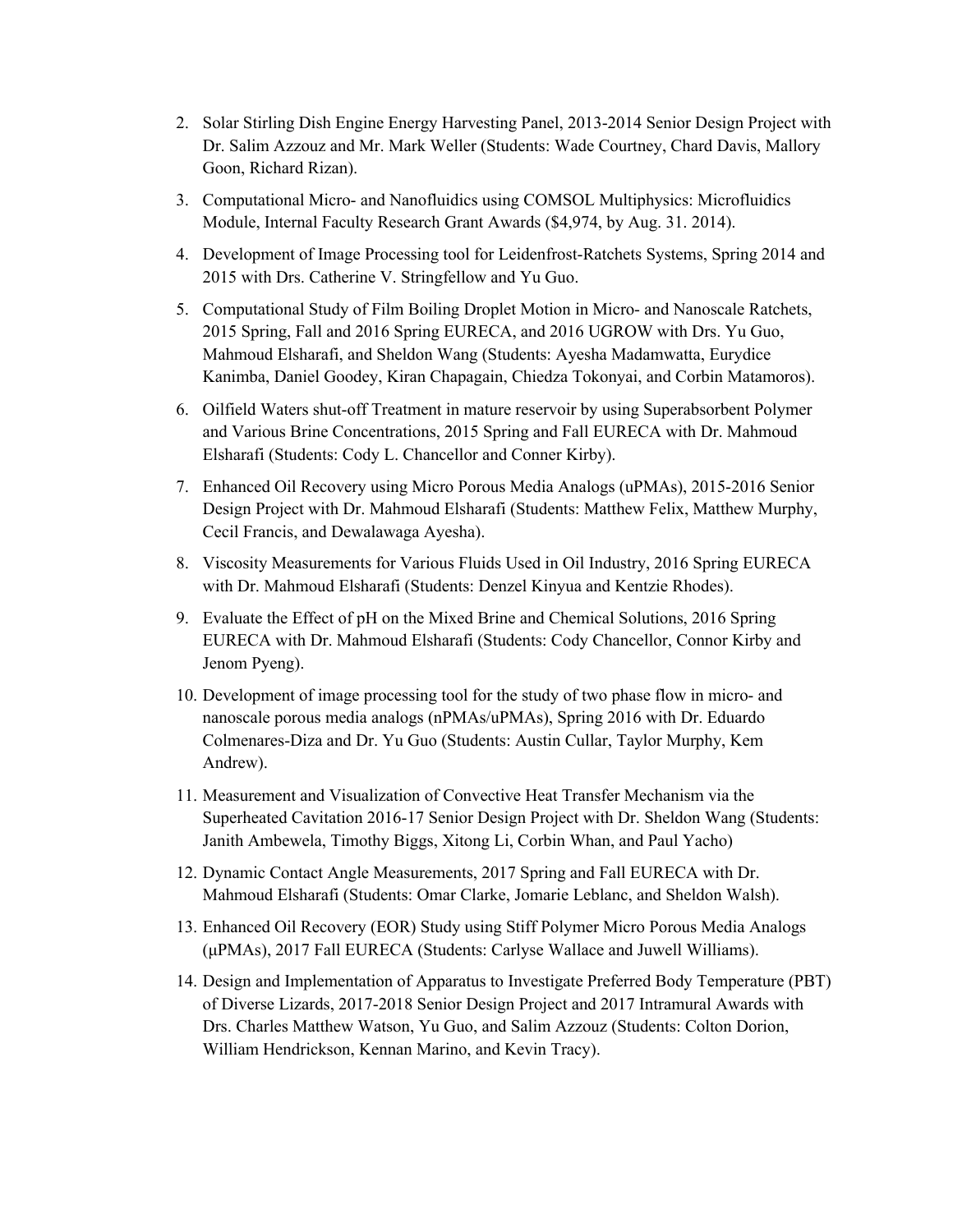- 15. Robot Soccer using Artificial Intelligence, 2017-2019 Spring and Fall EURECA with Drs. Yu Guo and Bingyang Wei (Students: Mpathi Nzima, Joshua Washington, Carson Conrady, Garrett Syrus, Kuwin Wyke, Jhymani Joseph, and Trever Snyder).
- 16. A Pulley Based Movable LED System for Plant Growth**,** 2018-2019 Senior Design Project with Dr. Zeki Ilhan and Block Division Inc. (Students: Johnny Cognasi, Jason Perkins, Joseph Randall, and Melanie Ronoh).
- 17. Parametric Study of a Convective Heat Transfer Coefficient Measurement System, 2019- 2020 Senior Design Project (Kyndal Diehm, Jacob Hawkins, Vincent Johnson, and Jackson Strieby).
- 18. Optimization of the Vertical Position of a Pulley-Based LED Light Source to Plant Productivity via Automation, 2019-2020 Senior Design Project (Students: Brandon Eakins, Clayton Masters, Kelcee Thompson, and Tojya Vital).
- 19. Implementation of a Smart Robotic Pool Cleaner, 2021-2022 Capstone Design Project (Students: AJ Ahrens, Clayton Heitkamp, Mike Hoying, Alex Partington, and Koby Paul).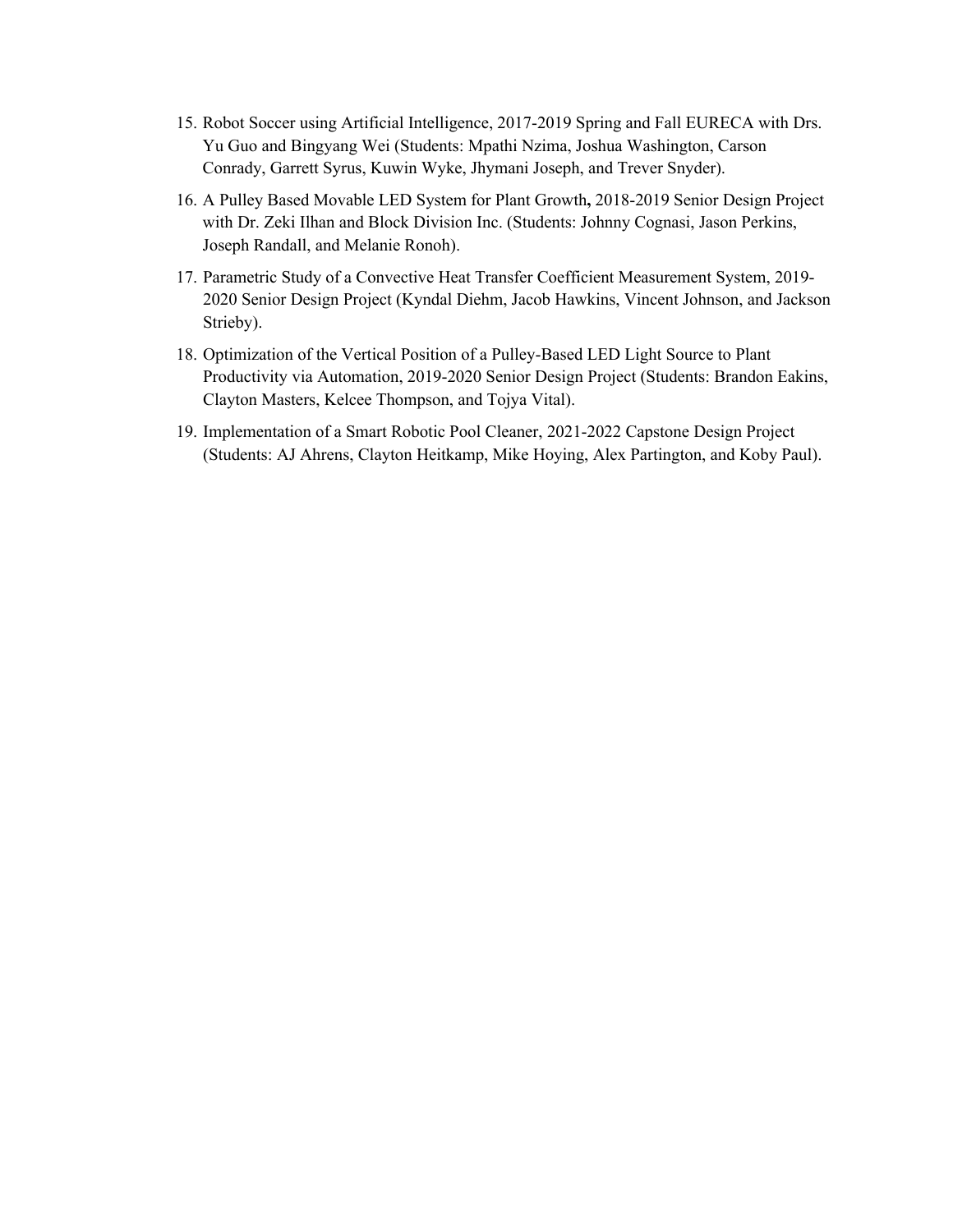#### **Awards and Leadership Activities**

- 1. Mentored postdocs, graduate, undergraduate, and high school students for 10+ years.
- 2. Graduate Student Conference Organizing Committee of 2011 Louisiana State University Mechanical Engineering Graduate Student Conference, April, 2011.
- 3. NSF fellowship for the Short Course on **"**Inspiring the Coalescence of Fundamental and Application Specific Functional Nanomaterial Development", Northwestern University, July 9-12, 2007 (\$2,000 tuition waived).
- 4. Supplement Award from graduate school, Louisiana State University, 2004-2005 (\$3000).
- 5. Higher Education National Scholarship Award for students related Science and Technology, 2003 Fall Semester, from Korea Research Foundation (KRF) (~\$2000).
- 6. The best presentation award of the Semiconductor Process Course at Inter-University Semiconductor Research Center (ISRC), Seoul National University, May 2003.
- 7. President of Korean Student Association of Louisiana State University, Aug. 2006 July. 2007.
- 8. President of Korean Tennis Club of Louisiana State University, Jan. 2005 Jan. 2006.
- 9. Korean Marine Officer, infantry platoon leader, firearms company leader, and infantry battalion executive officer, Pohang and Ganghwa, Republic Korea, March 1999 – June 2002.
- 10. Sun Moon University amateur basketball team captain, 1993.
- 11. Sun Moon University amateur soccer team captain, 1992.
- 12. Korean national junior representative swimmer, 1985-1986.

## **Membership in Professional Societies**

- American Society of Mechanical Engineers (**ASME**)
- American Society of Engineering Education (**ASEE**)
- Korean-American Scientists and Engineers Associations (**KSEA**)
- Coach Member of USA Swimming **(USSA)**